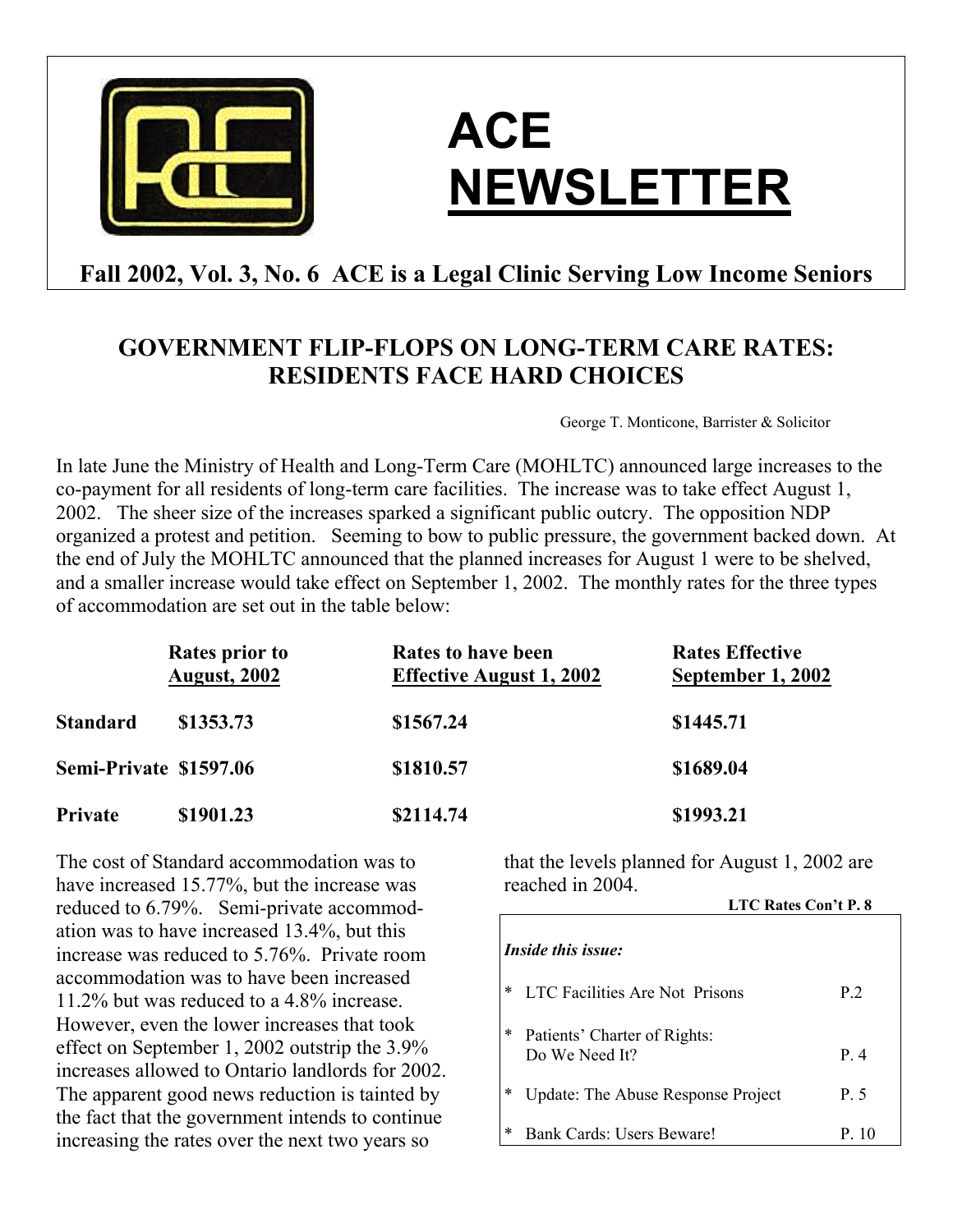# *LONG-TERM CARE FACILITIES ARE NOT PRISONS!*



Jane E. Meadus, B.A., LL.B. Institutional Advocate Barrister & Solicitor

*As the Institutional Advocate at the Advocacy Centre for the Elderly, I receive many calls with respect to issues of freedom in long-term care facilities. In this article, I will attempt to address some of the more frequent issues. For more detailed information, please see Chapter 5, section XV. "Restraints, Detention, and Locked Units" in Long-Term Care Facilities in Ontario: The Advocate's Manual, ed. George Monticone, Advocacy Centre for the Elderly, 2001.* 

### **DETENTION**

In Canada, laws protect persons from being detained. For example, the common law (judge-made law), the *Criminal Code*, and the *Canadian Charter of Rights and Freedoms*, all make it illegal to detain a person. However, there are specific laws that permit a person to be detained. For example, the *Mental Health Act* allows mentally ill persons to be detained in a psychiatric facility when certain criteria are met and appropriate procedures are followed.

The legislation which governs long-term care facilities (LTCFs) contains no such authority. In Ontario, this includes the *Nursing Homes Act*, the *Homes for the Aged and Rest Homes Act*, and the *Charitable Institutions Act*.

### **Competent Residents**

It is not uncommon for residents of LTCFs to complain that they are not allowed to leave facilities on their own. It often comes as quite a surprise to clients when we advise them that they are allowed to come and go as they please,

and that staff at the LTCF may not prevent them from doing so.

A common scenario is this: Mrs. Smith, a competent resident of a LTCF, wishes to go to the local Tim Horton's every morning for a cup of coffee. She is prevented from doing so by staff, who advise that resident's are not allowed to leave without being "signed out" by a responsible third party.

LTCFs have no detention authority, and may not stop a competent resident from leaving on their own, if they so choose. Even if staff believe that the resident may be at risk in leaving, the resident has the right to assume the risk. For example, the resident may be at risk of falling. The staff may want to advise the resident of risks, but the resident may assume this risk if he or she so chooses. Likewise, facilities may not require a resident to hire an attendant to go to appointments with them if they do not wish to do so.

Preventing a competent resident from leaving a LTCF is unlawful. Where this is done, staff may be subject to being charged with forcible confinement under the *Criminal Code*. If the resident is forcibly prevented from leaving, the staff involved could also be charged with assault under the *Criminal Code*.

### **Prisons Con't P. 3**

The **Advocacy Centre for the Elderly (ACE)** is a legal clinic for low income seniors 60 years of age and over, funded by Legal Aid Ontario. ACE is incorporated as a non-profit corporation under the name "Holly Street Advocacy Centre for the Elderly Inc.".

**Charitable Registation No. 0800649-59** 

| <b>ACE Chairperson:</b>    | Keith Lee-Whiting   |
|----------------------------|---------------------|
| <b>Executive Director:</b> | Judith A. Wahl      |
| Newsletter Editor:         | George T. Monticone |

All submissions to **ACE Newsletter** should be made to: The Editor ACE Newsletter Advocacy Centre for the Elderly 2 Carlton Street, Suite 701 Toronto, Ontario M5B 1J3

Telephone: (416) 598-2656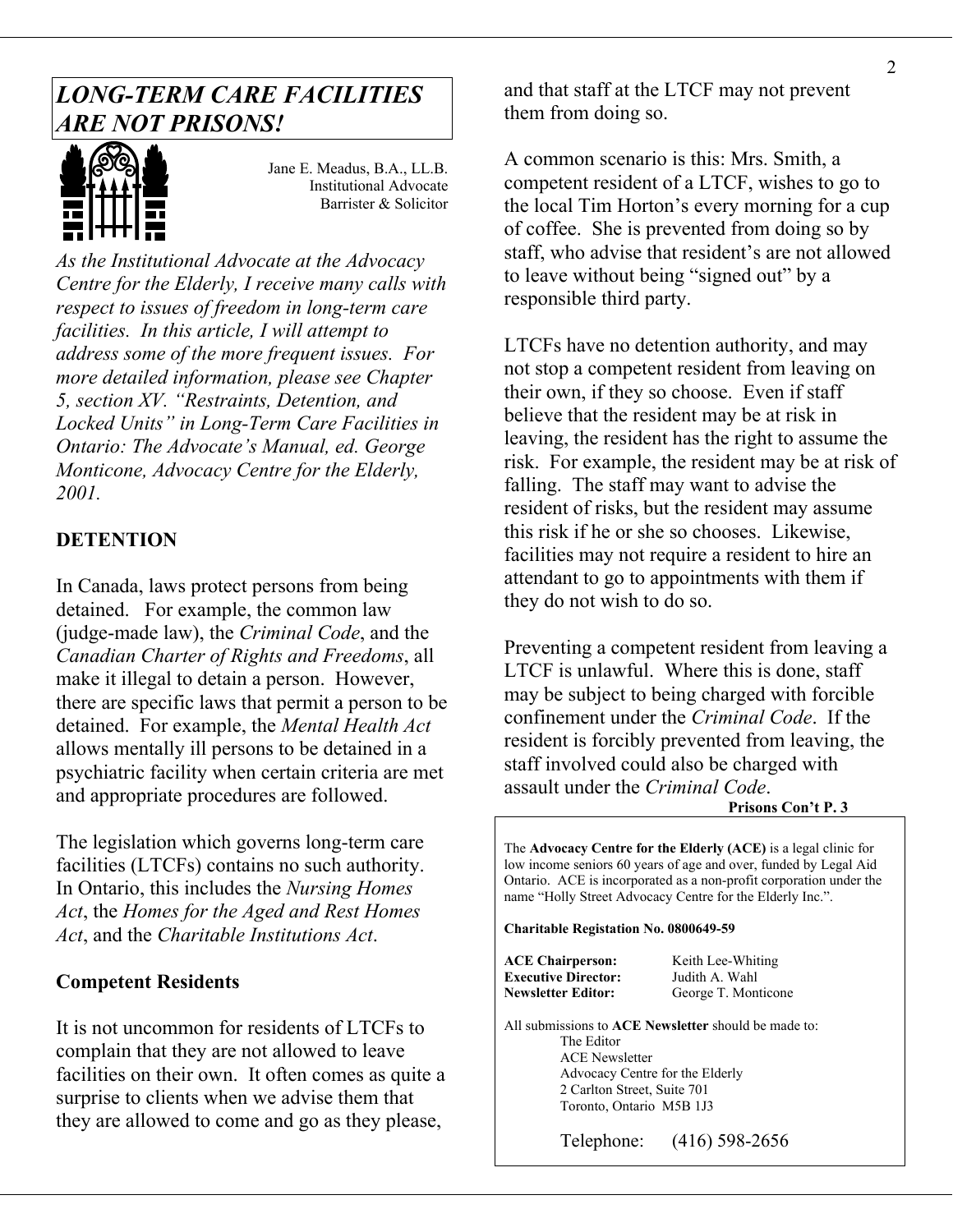### **Prisons Con't From P. 3**

A LTCF and its staff members who prevent a resident from leaving the facility may also be sued in a civil court for false imprisonment, assault and battery.

It is also important to note that competent persons cannot agree to be detained against their wishes. For example, a clause in a contract which states that the person agrees not to leave without an escort cannot be enforced. Once a person advises that they wish to leave without an escort, there is no longer consent, and any forced detention would be subject to the same consequences as indicated above.

### **Incompetent Residents**

The legal position outlined above also applies to residents who may be viewed as not being competent to make decisions or to care for themselves. While it may be natural to assume that there must be a law that allows staff at a LTCF to prevent an incapable person from leaving, this is not the case.

However, depending on the circumstances, a facility may argue that they have a duty to protect the person from harm. This may be a facility's justification for detaining an incapable person. It would have to be shown that it is reasonably foreseeable that the person could have been harmed if the actions had not been taken. Therefore, one could not prevent an incapable person from going for a walk if the incapacity did not affect his ability to negotiate traffic and not get lost.

### **Rules and Regulations with Respect to Absences**

When a resident wishes to leave a facility, there are certain rules and regulations that must be respected by the resident. For example, if residents go on an overnight visit, they must comply with the regulations which limit the amount of time they are allowed to be gone.

The legislation governing LTCFs include restrictions on the number of days a resident may be away from the facility for a holiday, or for medical or psychiatric care. These limitations are reasonable overall because of the need to ensure that beds that are maintained at significant public expense are not left empty.

In addition, if a resident is simply going out during the day, facilities require residents to sign out. This is for safety reasons. If there is an emergency such as a fire at the facility, the facility must be able to account for the whereabouts of the residents. Residents are not required to tell the staff where they are going, what they are doing or who they are going to be with. However, it may be appropriate for the resident to give the facility this information in case the staff need to contact them.

### **REMOVAL OF RESIDENT BY THIRD PARTY FOR OUTINGS**

It is common that due to family disputes, one member of a family will advise a facility that the resident may not leave the facility with another relative. The family may also attempt to prevent the resident from leaving the facility with a friend or resident. The person attempting to prevent the resident from leaving often has no authority to do so. Unless the one trying to restrict the resident is a guardian of the person appointed by a court or attorney for personal care given this type of authority under a Power of Attorney for Personal Care, that person has no authority to restrict this type of activity. For example, there may have been a falling-out between the children of a first marriage and the second marriage spouse. The spouse, who is not guardian or attorney but is making treatment decisions on behalf of an incapable person, may advise the facility that the resident should not leave with the children. However, the spouse has no such authority over the person and the facility has no authority to prevent the resident from leaving. **Prisons Con't P. 6**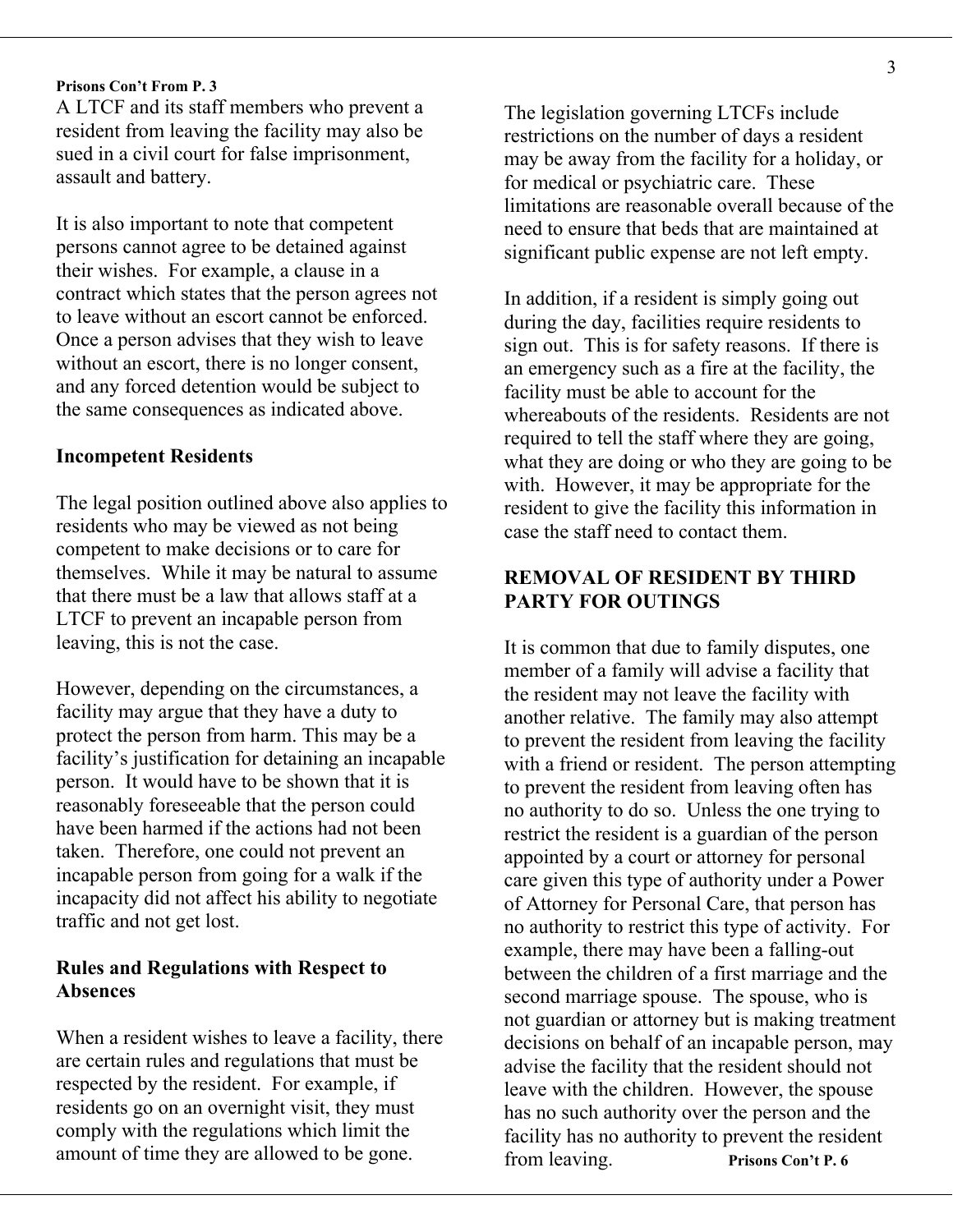# **PATIENTS' CHARTER OF**



Judith Wahl, Executive Director, ACE

In April of 2001, the Harris Government announced that it planned to "hold the broad public sector accountable to taxpayers". It introduced several initiatives to make public information about how public dollars are used and how government funded services work. In the area of health care, these initiatives include a "Patients' Charter of Rights". The Charter initiative has been continued by the Eves' Government. This summer, representatives from ACE participated in two consultation sessions on the Charter.

Do we need a Patients' Charter of Rights? On or all of the record. the face of it, it is hard to argue that a Charter is a bad idea. A Charter could be a means of educating the public about their rights within the health system. It could also be a way of empowering patients to speak up if they believe that they are not getting what they are entitled to from the health system. However, this can only happen if the Charter is an accurate reflection of the law and correctly states what are the various rights of patients under existing legislation and common law.

Education about rights and entitlements of patients in the health system would be very helpful if done well. But to do that education is a challenge. It is difficult to reduce the complexities of law to simple statements without being misleading. Doing so may unintentionally cause conflicts between patients and their health care providers.

The Ministry of Health and Long-Term Care wanted to produce a short two page Charter. They have done so. Unfortunately, the draft Charter is both misleading and inaccurate. It is overly simplistic as it is only a statement of basic principles and does not alert patients to

**RIGHTS: DO WE NEED IT?** exceptions and qualifications. If released, it is likely to cause confusion about patients' rights. In fact, it may end up limiting patients' rights, although that is not the intent.

> For example, the draft Charter states that you have the right to have access to your health record. It does not alert you to the fact that there are exceptions, as when your health practitioner believes that giving you access to all or part of the record is likely to result in serious physical or emotional harm to you or another person. You may be able to ask a Tribunal to review your health practitioners refusal to give you access to the record. The Tribunal may order access or may side with the health practitioner and refuse you access to part

> Another section of the Patients' Charter states that you have the right to "appoint a substitute decision maker (SDM) to act on your behalf, if you are capable of making decisions". This section is misleading as it can be read two ways - one consistent with Ontario law and the other not. The reading consistent with Ontario law is that you can choose someone to be your SDM for health decisions in the event that you should become mentally incapable for particular health decisions. The SDM can make decisions for you ONLY if you become mentally incapable for a particular health decision. To choose someone, you must be mentally capable at the time you make the choice. Also, to do this you must execute a Power of Attorney for Personal Care. You can't just state orally that you want a particular person to act for you. You can only "choose" someone if you put that choice in writing.

> However, this section may be read in a way that is inconsistent with Ontario law. Some at the consultation on the draft Charter read this section as saying that when you are mentally **Patients' Charter Con't P. 5**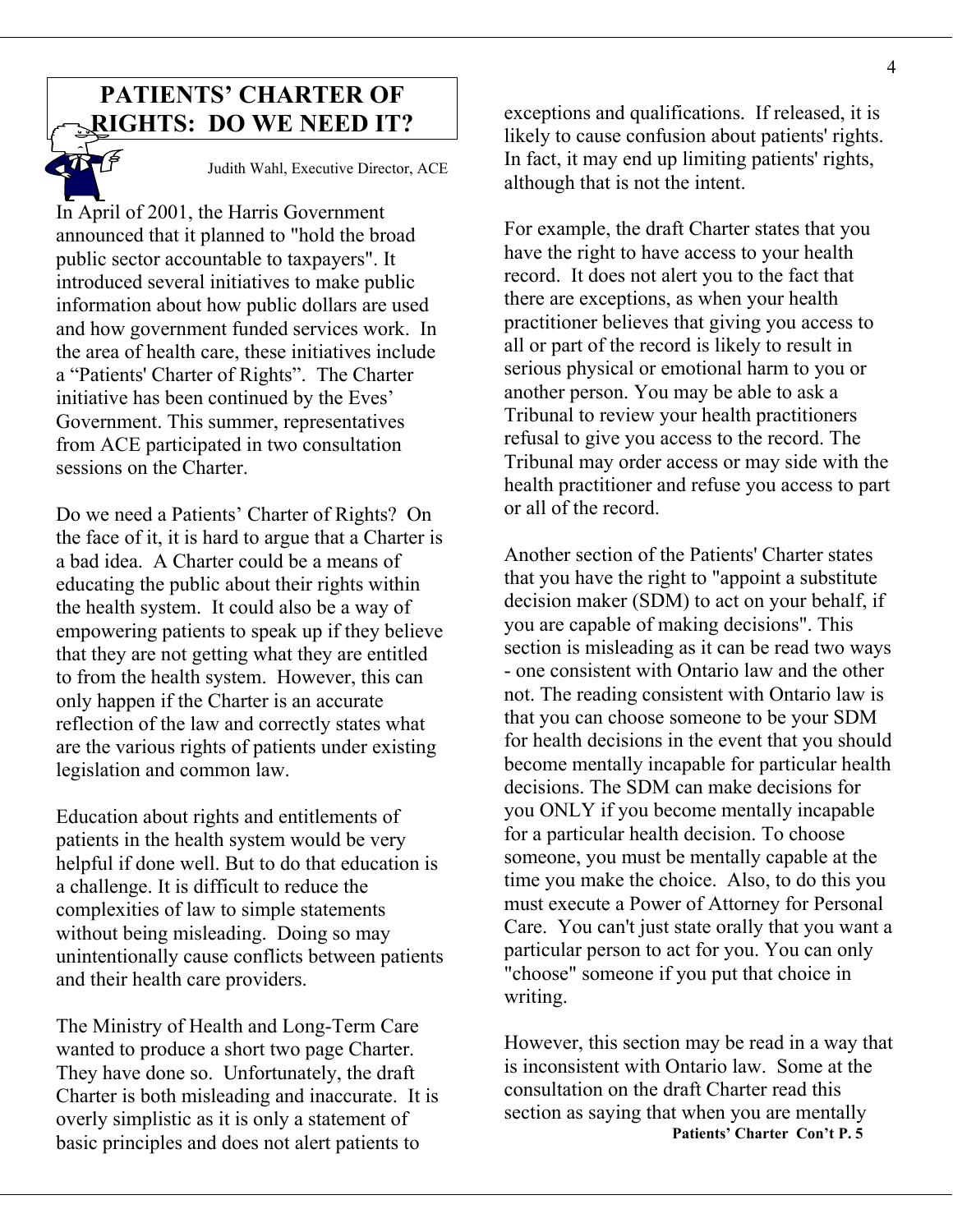# **Update The (Older Adult) Abuse Education, Prevention and Response Project**

The Abuse Education, Prevention and Response Project is an innovative networking project that responds to the problem of elder abuse and neglect. The Project, which began in January of 2000, is sponsored by ACE and funded by the Ontario Trillium Foundation. The aim of the Project is to provide training and assistance to communities to enable them to respond to these problems.

An Education Manual was written specifically for the Project. The Project also used the Connecting Modules materials developed by elder abuse experts in British Columbia. These materials were adapted, with permission, to reflect the Ontario service system and legislation. Community Training Workshops and four-day Connecting Module Workshops were facilitated. The Workshops are designed to help participants think about how to respond to elder abuse in the context of the resources available to them in their own community. The materials and the Workshops provide community members with information about abuse and neglect of older adults and suggest approaches and remedies for these problems. The Workshops provide community members with an opportunity to meet one another, learn about one another, and develop their own responses to abuse and neglect.

Workshops have been facilitated in many communities across Ontario including Durham Region, Elliot Lake, Kenora, London, Peterborough, Red Lake, and Thunder Bay, to name a few. They have been very well received everywhere. Workshop facilitators were particularly pleased to have been invited to First Nation communities such as the Wabaseemong First Nation (Whitedog) in northwestern Ontario and Sucker Creek on Manitoulin Island. The community development model utilized by

the Project has proved to be relevant to First Nation's people. It was most interesting and exciting for facilitators to discover that the approach developed by the Project is appropriate and helpful in these communities.

Most of the communities in which Workshops have been facilitated are continuing to organize their resources and educate others in the community to address problems of abuse and neglect.

The Project has been very successful, and it will achieve its anticipated overall outcome by its end in the Spring of 2003.

For more information please visit the Project website at **<http://fp.kwic.com/~jpreston>**, contact ACE, or contact the Project's Coordinator, Ms. Joanne Preston, at (519) 586-  $8623.$   $\blacklozenge$ 

================================= **Patients' Charter Con't From P. 4**  capable you can choose a SDM to make health decisions for you NOW, when you are mentally capable. In other words, they understood it as allowing you to DELEGATE decision making authority for health treatment. This is not possible. As long as you are capable, under Ontario law health professionals must get consent from you for any treatments that are offered to you before they treat you. A second person cannot do that for you.

Similar comments may be made about most of the sections of the draft Charter, although there is not sufficient room here to do so.

What would be preferable to this initiative is an actual education campaign on patients' rights that is accurate and communicates the law in plain language. That would require a commitment to more than a simplistic two page Charter document. Alternatively, some of the \$10 million earmarked for this and two other health care related initiatives could be better spent on providing basic health care.  $\blacklozenge$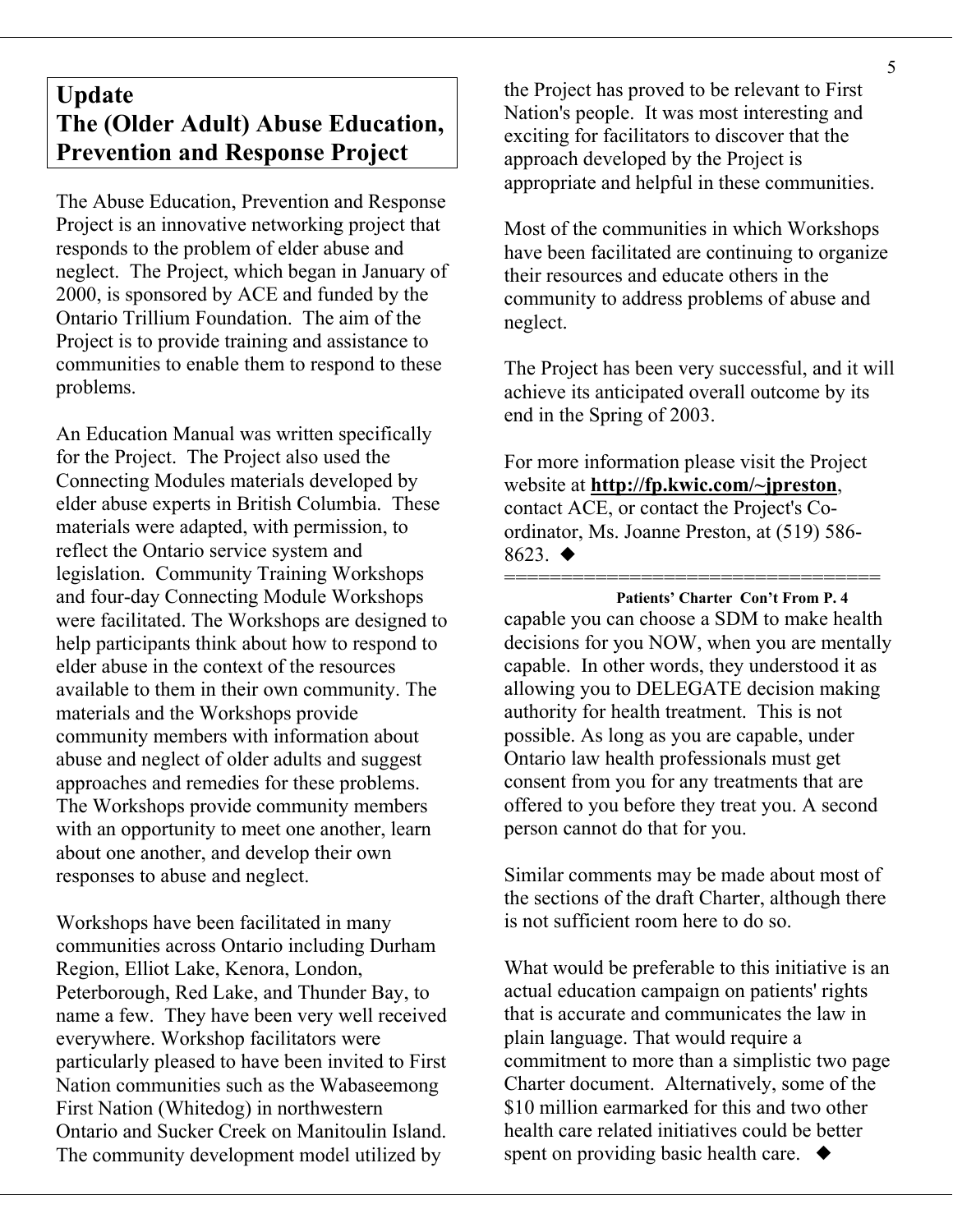### **Prisons Con't From P. 3**

If the spouse in this case was guardian of the person or attorney for personal care, they may have this authority, but could only use it in certain circumstances; for example, if the resident's safety was at issue. There is no such thing as "custody and access" of an adult as there is for children, and there are limits on the steps that even a guardian or attorney may take on behalf of the incapable person.

*defendant*,<br>Of course, if the residents are competent, they *defendant*, make their own decisions and no third party may restrict or deny access by a party to them.

Each of the three acts governing LTCFs includes the Residents Bill of Rights. Among other rights, residents have the following right:

*liable to a fine of not more than \$2,000. 9. Every resident has the right to communicate in confidence, to receive visitors of his or her choice and to consult in private with any person without interference.* 

Capacity to have visitors is a very low level of capacity, and most people are competent to make these decisions. The only limit would be where the incapable resident was unable to understand that the person was violent or could otherwise harm them.

LTCFs often run into the situation of having difficult family members visit. Their solution may be to restrict visitation, require scheduled visits or require supervised visits. There is no legal basis for these types of restrictions on visitors to competent residents. There may, however, be some authority to restrict visits to incapable residents through their duty of care to the resident to protect them from harm.



LTCFs may try to stop particular visitors by using the *Trespass to Property Act*. Section 2 of that *Act* states:

### *Trespass an offence*

*2. (1) Every person who is not acting under a right or authority conferred by law and who,*

 *(a) without the express permission of the occupier, the proof of which rests on the* 

 *(i) enters on premises when entry is prohibited under this Act, or* 

 *(ii) engages in an activity on premises when the activity is prohibited under this Act; or* 

**VISITORS** *(b) does not leave the premises immediately after he or she is directed to do so by the occupier of the premises or a person authorized by the occupier,* 

# *is guilty of an offence and on conviction is*

Is a visitor who has been invited by a resident a "person who is not acting under a right or authority conferred by law"? If so, the *Trespass to Property Act* could be used to prohibit a visit. However, as long as the resident wishes to invite the visitor, the visitor has a right of access because of section 9 of the Resident's Bill of Rights. This section gives the visitor a right conferred by law to enter the premises for the purpose of visiting a resident. In these circumstances the *Trespass to Property Act* cannot be used to prohibit a visit to the resident.

A 1997 court decision also made it clear that an occupier of premises may invite a visitor, and the *Trespass to Property Act* cannot be used to stop the visit (*Cunningham v. Whitby Christian Non-Profit Housing Corp*, 33 O.R.(3d)171). Section 1 (1) of that Act says that "occupier" includes a person "who has control over persons allowed to enter the premises". A resident is an occupier under this definition since the resident **Prisons Con't P. 7**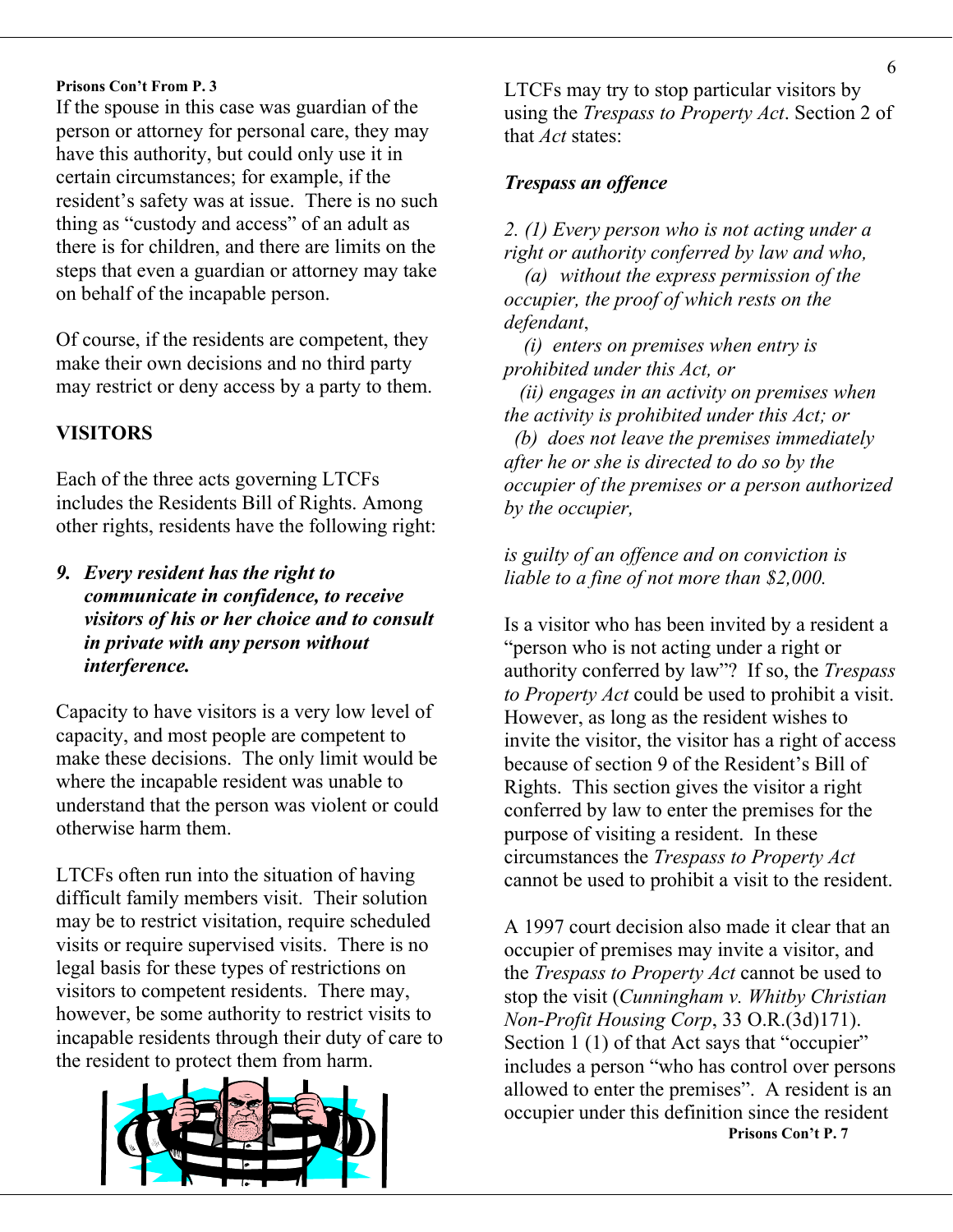### **Prisons Con't From P. 6**

has the right to receive visitors of his or her choice. Therefore, LTCFs cannot use the Act to prevent visits. **Care Homes Brochure Care Homes Brochure** 

When dealing with difficult residents, staff at LTCFs may attempt to restrict activities of the resident in order to get them to comply with something. For example, if a resident refuses to bathe, they may deny the person their cigarettes. If a resident yells at a staff member, staff may delay getting the person out of bed. In some instances, staff may even attempt to have the resident agree to these restrictions or punishments in a contract. It is very clear that LTCFs do not have authority to do this, and that these types of punishments or "agreements" are illegal and constitute abuse. LTCFs are required by law to meet certain standards, and to deliberately punish the resident and fail to meet the standards is strictly prohibited.

Staff in LTCFs must understand that this is the CLEO at 416-408-4420.  $\blacklozenge$ resident's home, and that residents cannot be required to be "nice" all the time and to "do what they're told". Residents are adults who may have varying forms of dementia, but are not in the "custody" of the facility. Any attempt **Annual General Meeting** at punishment, restrictions or behaviour modification of this type is, in my opinion abusive, and should be strictly prohibited

The Residents Bill of Rights clearly reminds us Guest Speaker: Jane Aronson that a nursing home or home for the aged is primarily the *home* of its residents (emphasis added). As we all know, a person's home is not a prison.  $\blacklozenge$ 



**PUNISHMENTS** Those living in retirement homes and those considering moving there should know about a newly revised edition of a pamphlet on the rights of tenants living in retirement homes (known as "care homes"). "**Care Homes**" discusses, among other things,

> • what should be in a retirement home tenancy agreement,

• • what the "care home information package" is and what it should include.

- the rules about rent increases and increases in charges for meals and services, and
- eviction issues in care homes.

If you would like free copies of "Care Homes", you can place an order with CLEO by visiting their web site at [www.cleo.on.ca](http://www.cleo.on.ca/) or by calling

> *Everyone Welcome*  **Advocacy Centre for the Elderly**  Tuesday, October 22, 2002 7:00 p.m.

Toronto YMCA **CONCLUSION** 20 Grosvenor Street

> Professor, School of Social Work McMaster University

**Recipients' Experiences of Rationed Home Care: Suppressed Expectation, Silenced Complaint**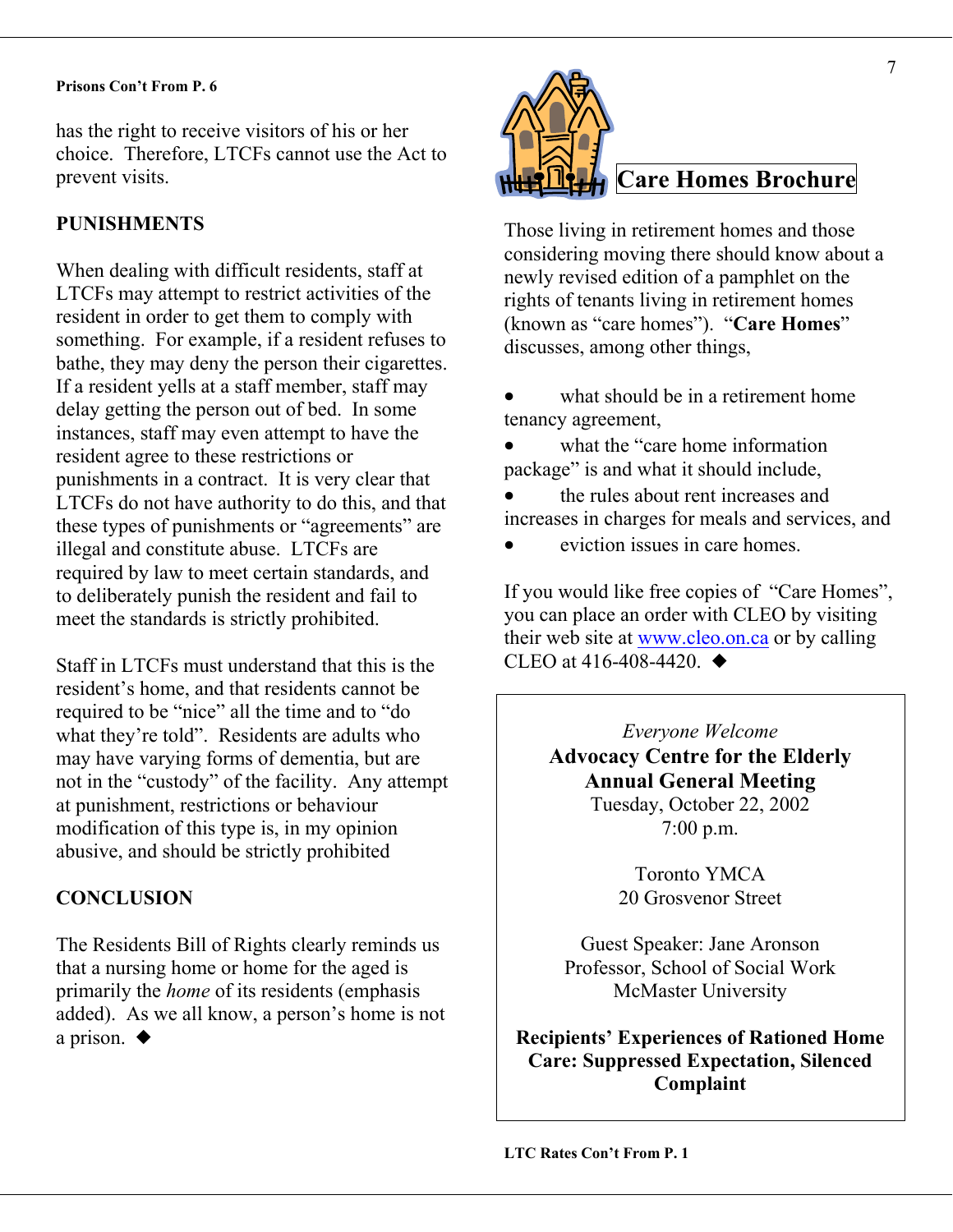Those residents with the lowest incomes, such as those whose only source of income is the Old Age Pension and Guaranteed Income Supplement, are not affected by any of these increases. If a resident has an income below the Standard rate, the resident may apply for a rate reduction or extraordinary rate reduction. The purpose of these reductions is to fix the monthly rate at a level which leaves the resident with \$112 per month for their own use (the so-called "comfort allowance"). However, if a resident in Standard accommodation has sufficient income to pay the new rate and have at least \$112 per month left over, the resident cannot apply for a rate reduction. Therefore, some lower income residents will be adversely affected by the increases.

However, the situation is rather different for residents in "preferred accommodation" (private or semi-private). It is not possible to ask for a rate reduction if such a resident cannot afford the new rates. There are no rate reductions available for residents in preferred accommodation. In these cases, residents must ask for a transfer either from Private to Semiprivate, or from either Private or Semi-private to Standard. A significant number of residents find themselves in this situation with the September increases (more would have been in this predicament if the August rates had become effective).

The difficulty in asking for a transfer is that most LTC facilities are completely occupied, and there are long waiting lists for any new beds. So when a resident asks to be downgraded, the resident is told he or she must go on to the waiting list. Some may wait many months or years for the downgrade.

What happens in the meantime if the resident cannot afford the preferred rate or does not want to pay it?

Facilities may tell residents to continue paying the higher preferred rate until the downgrade is official. However, there is no legal authority for this. In fact, the only applicable law supports the opposite position. The three pieces of legislation governing the three types of LTC facilities all state clearly that residents must consent to paying for preferred accommodation.

**No licensee shall demand … payment from or on behalf of a resident for preferred accommodation, care, services, programs or goods …without consent being given by the resident**.

(*Homes for the Aged and Rest Homes Act*, subpara. 30.1(2)(b), *Charitable Institutions Act*, subpara. 9.3(2)(b), *Nursing Homes Act*, subpara. 30.1(2)(b))

Those residents in a private or semi-private room who have already consented to pay for preferred accommodation must withdraw their consent to be eligible for lower rates. Can they do so at any time? Must they give advance notice to the facility? Must a resident prove that he or she can no longer afford to continue paying the higher rate to be eligible to pay the lower rate?

Nothing in legislation or ministerial policies says that a resident cannot withdraw consent already given. No advance notice of withdrawal of consent is required. And nothing says that the resident must wait for an appropriate downgrade before being entitled to decrease the monthly payment. In fact, the manual published by the MOHLTC that sets out detailed policies governing facilities permits a LTC facility to leave a resident in preferred accommodation and charge the resident the Standard room rate (*Program Manual*, 0607- 11).

**LTC Rates Con't P. 9**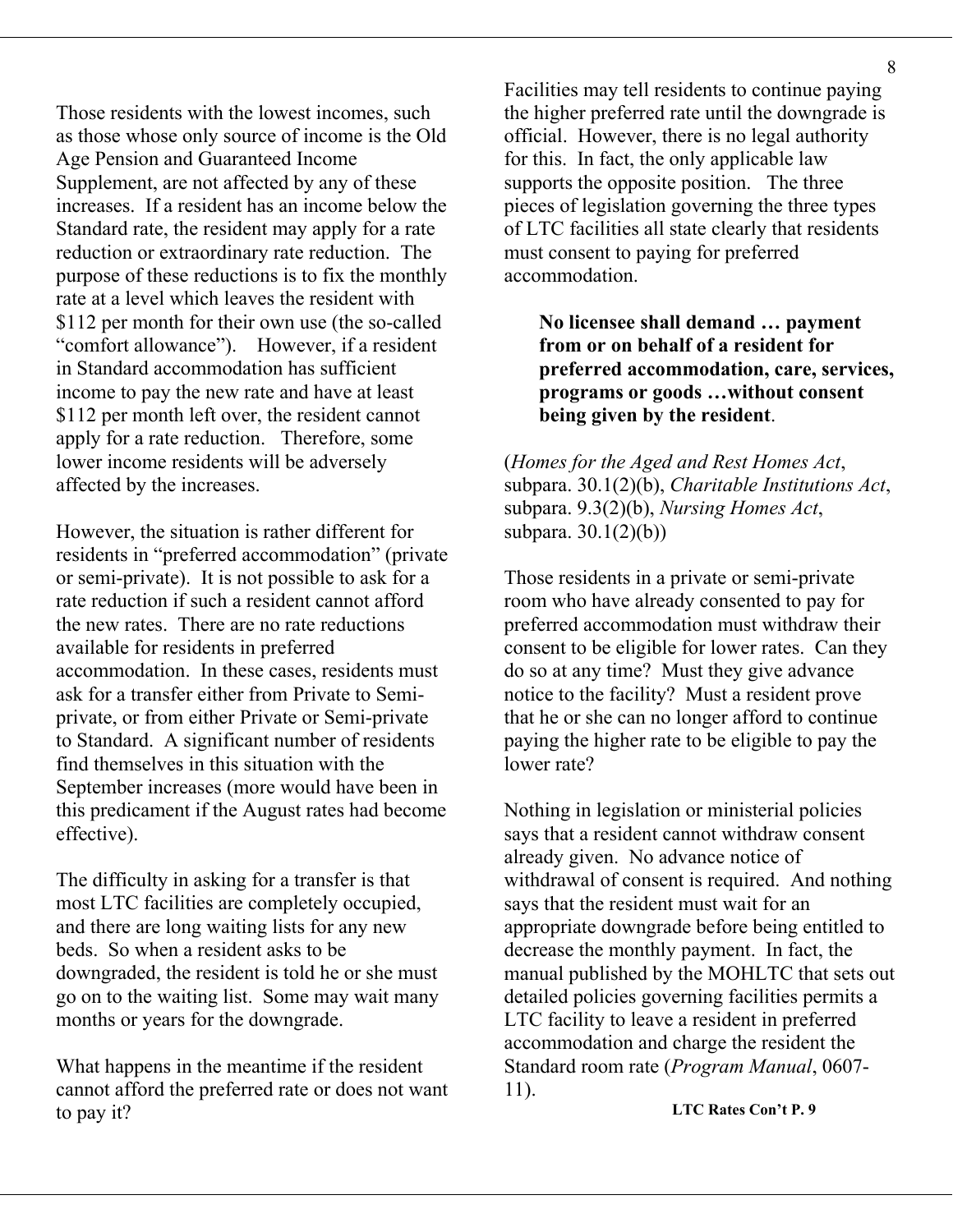### **LTC Rates Con't From P. 8**

There are good reasons for the legislation being silent on some of these matters, thereby allowing a resident to change their situation quickly. The financial situation of a resident can change overnight. Their funds may run out. A family member who has volunteered payment to allow their loved one to live in preferred accommodation may suddenly find themselves unemployed or without funds themselves. The legislation permits a resident in such a situation to immediately request a downgrade and thereby pay a lower amount.

What of those situations where a resident decides to request a downgrade, but could afford to continue paying the higher rate? Must they continue to pay the higher rate until their number comes up on the waiting list? If legislation required financial proof in support of a request for a downgrade, it may then be arguable that the higher rate is still in effect. But legislation does not require that any financial information be divulged in support of a resident's choice of accommodation. The only time such information is required is when the resident requests a rate reduction in order to reduce the rate below the Standard room rate (as explained above). Otherwise, LTC facilities are not entitled to financial information from residents. Since the Ministry's Program Manual allows a resident in preferred accommodation to be charged the Standard rate, nothing stands in the way of the resident paying the lower amount.

Residents and families considering whether to ask for a downgrade or an upgrade should also be aware of recent changes in how the three types of rooms are defined.The resident's particular circumstances should be considered carefully in light of these definitions before requesting an upgrade or downgrade.

### **What Is A "Standard", "Semi-Private", and "Private" Room?**

LTC facilities are required by law to maintain a minimum of 40% of their beds as standard rooms. They may in fact designate more than 40% of beds as standard rooms. Historically beds so designated were located in rooms with four beds to a room. In newer facilities, there are no such rooms, so that a resident in a newer facility who is in a standard room may be in a room with only one other person or no other persons.

There have been two changes to the definitions of "private" and "semi-private" within the past year. Definitions were changed in March of 2002, and again in September 2002. Under the September regulations, what kind of room is private or semi-private depends on the design of the long-term care facility. The September regulation is retroactive to May 1, 2002. Because of new design standards for buildings and rooms, there are now three classifications known as Option A, Option B, and "other". Option A and Option B facilities meet newer design standards. "Other" facilities include most older facilities that meet older design standards.

### **Private Room**

If you are living in an Option A facility, a private room is a room with one bed with an ensuite washroom not shared with anyone else. In an Option B facility, a private room is one with only one bed and an ensuite washroom which is shared with someone in an adjoining room. Finally, if you live in a facility classified as "other", a private room is a room with one bed where you may or may not have an ensuite washroom and may or may not share the washroom with someone else. The only exception to the above are rooms with one bed designated by the facility as "standard" rooms. **LTC Rates Con't P. 11**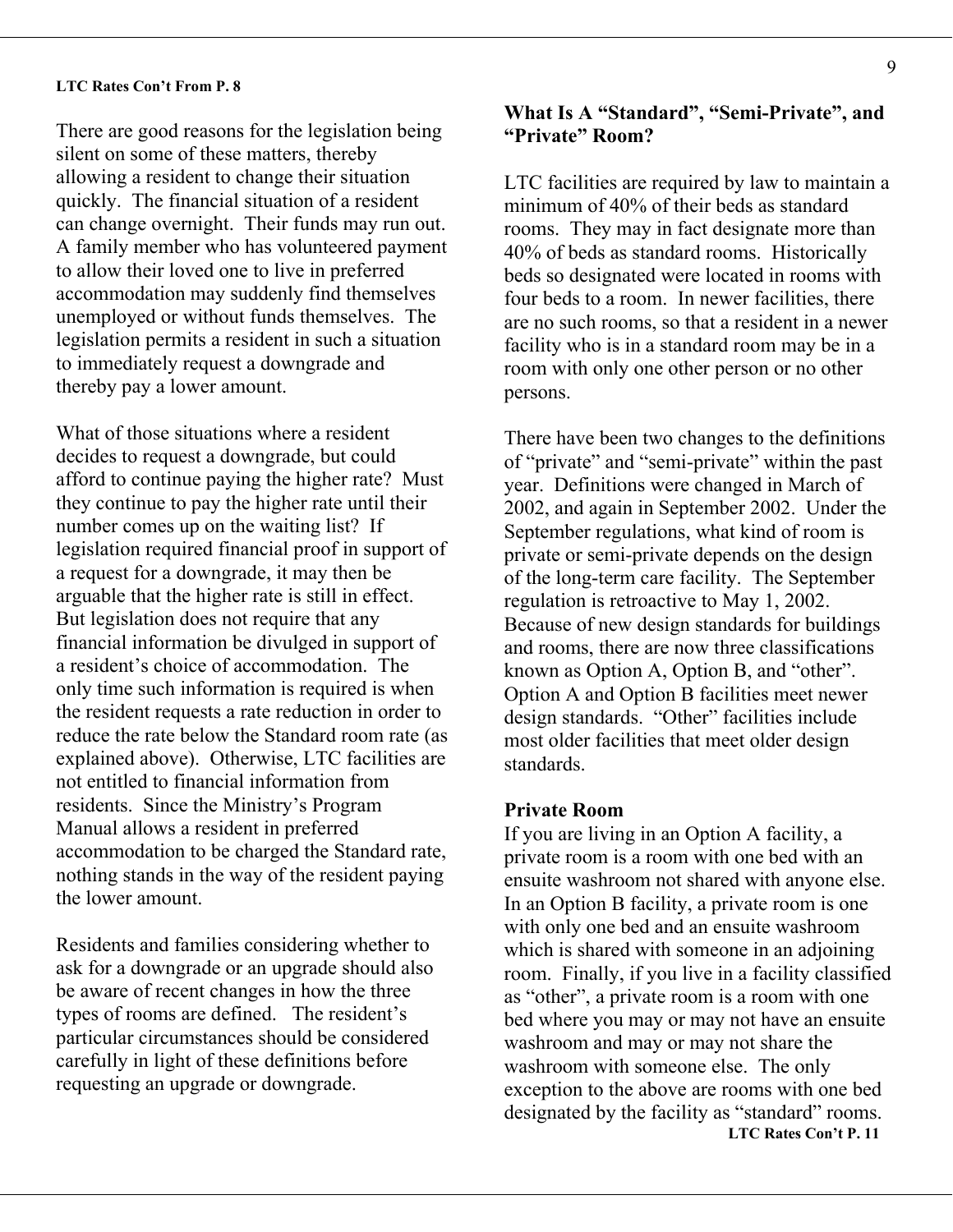

# **USERS BEWARE!**<br>Rita Chrolavicius

Persons using bank cards should be aware that there are many rules involved in using these cards and several pitfalls. This article is intended to alert readers to some of the dangers involved in using these cards.

Many of the dangers connected with the use of bank cards have to do with the secret code or personal identification number (PIN). Card users are usually asked to make up a PIN. The PIN usually consists of several numbers, although it can also include a password or other identification code, whether selected by the individual or provided by the bank.

## **WRITTEN RECORDS OF THE SECRET CODE**

Most banks require that you keep any written record of your secret PIN separate from your card. If you keep your bank card in your purse or wallet, your PIN should not be kept in that purse or wallet.

It is also a good idea to disguise the written PIN record so no one else can easily guess it is your record so no one else can easily guess it is your<br>secret PIN. For any secret PIN.

# **CHOOSING YOUR PIN OR PASSWORD**

Banks prohibit you from using a PIN or password that contains all of any part of the following:

- the birth date, telephone number or address of you or any close relatives;
- a number on your bank card or account number;
- a number on any I.D. card that you keep with your bank card (such as driver's licence, health card, or Social Insurance Number);

**BANK CARDS:** • any other number that can easily be obtained or guessed by someone else.

# Barrister & Solicitor **GIVING OUT YOUR BANK CARD**

You should under no circumstances give your bank card to someone else to use. If you do so, you will be responsible for any loss. This may include an overdraft that is incurred by using the card. For example, individuals might use the card to claim that they are making a deposit to the bank. Instead, they deposit worthless scraps of paper. The card is then used to withdraw money that the bank does not actually hold in the account. You will be responsible for any losses.

## **UNAUTHORIZED USE OF BANK CARD**

If someone takes your bank card and uses it without your knowledge, you may be responsible for any losses if you have broken any of the bank's rules about choosing a secret PIN or keeping the card and the PIN together. You will be considered as contributing to the unauthorized use of the card if the PIN you chose is the same or similar to an obvious number combination, such as your date of birth or telephone number.

in writing, of the loss, theft, or any unauthorized use of the card. You will be liable for the unauthorized use of your card until the bank receives this notice.

## **ALTERNATIVES TO USING A BANK CARD**

Most banks have telephone banking that is free to individuals aged 60 and over. However, this also involves secret codes and is subject to the same risks as using bank cards.

I sometimes recommend that the safest use of a bank is the old-fashioned way; using cheques to pay bills and to withdraw money, and by attending at the bank in person. **Bank Cards Con't P.11**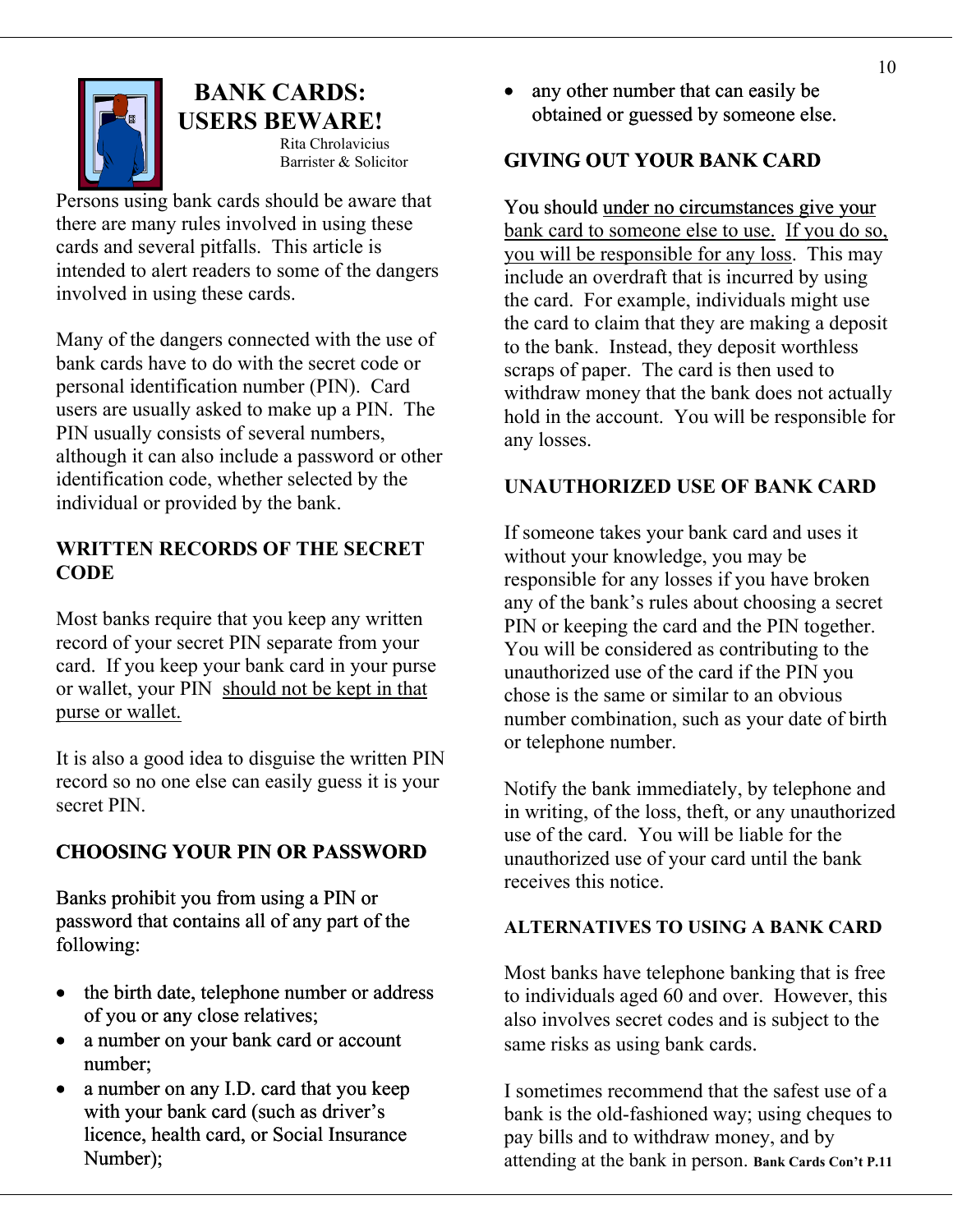### **Semi-Private Room**

If you live in an Option A facility, you are in a semi-private room if the room has one bed and has a shared ensuite washroom. In Option B facilities, a semi-private room is one with two beds with an ensuite washroom. Finally, in "other" facilities, a semi-private room is one with two beds (where you may or may not have an ensuite washroom, and may or may not share it). Again, the only exceptions are rooms designated by the facility as "standard" rooms.

### **Standard ("Ward", "Basic") Room**

A "standard" room is either a room with three or more beds, or a room with less than three beds designated by the facility as a "standard" room. It may also be a room with one or two beds and an ensuite washroom to which the 1999 design manual applies or to which the 2002 retro-fit manual applies.

Because of the complexity surrounding these classifications, readers should ask their local CCAC, contact the Ministry of Health and Long-Term Care, or seek legal advice if trying to determine the classification of a room in a particular facility.  $\blacklozenge$ 

====================================

### **Bank Cards Con't From P.10**

I sometimes recommend that the safest use of a bank is the old-fashioned way; using cheques to pay bills and to withdraw money, and by attending at the bank in person.

Bank cards are convenient if you choose a secret code that is not written down anywhere and complies with all the rules.

It is risky to rely on the use of bank cards if you are having memory problems or have trouble adapting to the new technology. Get your bank's standard banking service agreement and read the small print about choosing passwords and using bank cards.  $\blacklozenge$ 

# *NEW*  **Retirement Home Publications**

Two new publications on retirement homes are now available free of charge from the Advocacy Centre for the Elderly.

"**Retirement Homes and Long-term Care Facilities: What You Should Know About the Differences**" is intended to assist seniors trying to decide whether retirement home living is appropriate for them.

"**A Check List If You Are Shopping for A Retirement Home**" is intended to help seniors looking for a retirement home that meets their particular needs.

These publications may be obtained by calling the Advocacy Centre for the Elderly at 416-598-  $2656.$ 

## *New* **Brochure on Home Care Complaints and Appeals**

A new brochure entitled "Home Care Complaints and Appeals" is now available free of charge from Community Legal Education Ontario (CLEO). The brochure was written by the Advocacy Centre for the Elderly and ARCH: A Legal Resource for Persons with Disabilities.

Publicly funded home care services are provided in Ontario through Community Care Access Centres (CCACs). Persons who receive these services are frequently unaware of their rights. They are often unaware of what steps they can take if they are not happy with their services or if they are not getting the services they want. The purpose of the brochure is to provide these home care clients and the public with an understanding of the structure of CCACs, the services they provide, and the complaints and appeals process. If you would like free copies of this brochure, you can place an order with CLEO by visiting their web site at [www.cleo.on.ca](http://www.cleo.on.ca/) or by call 416-408-4420.  $\triangleleft$